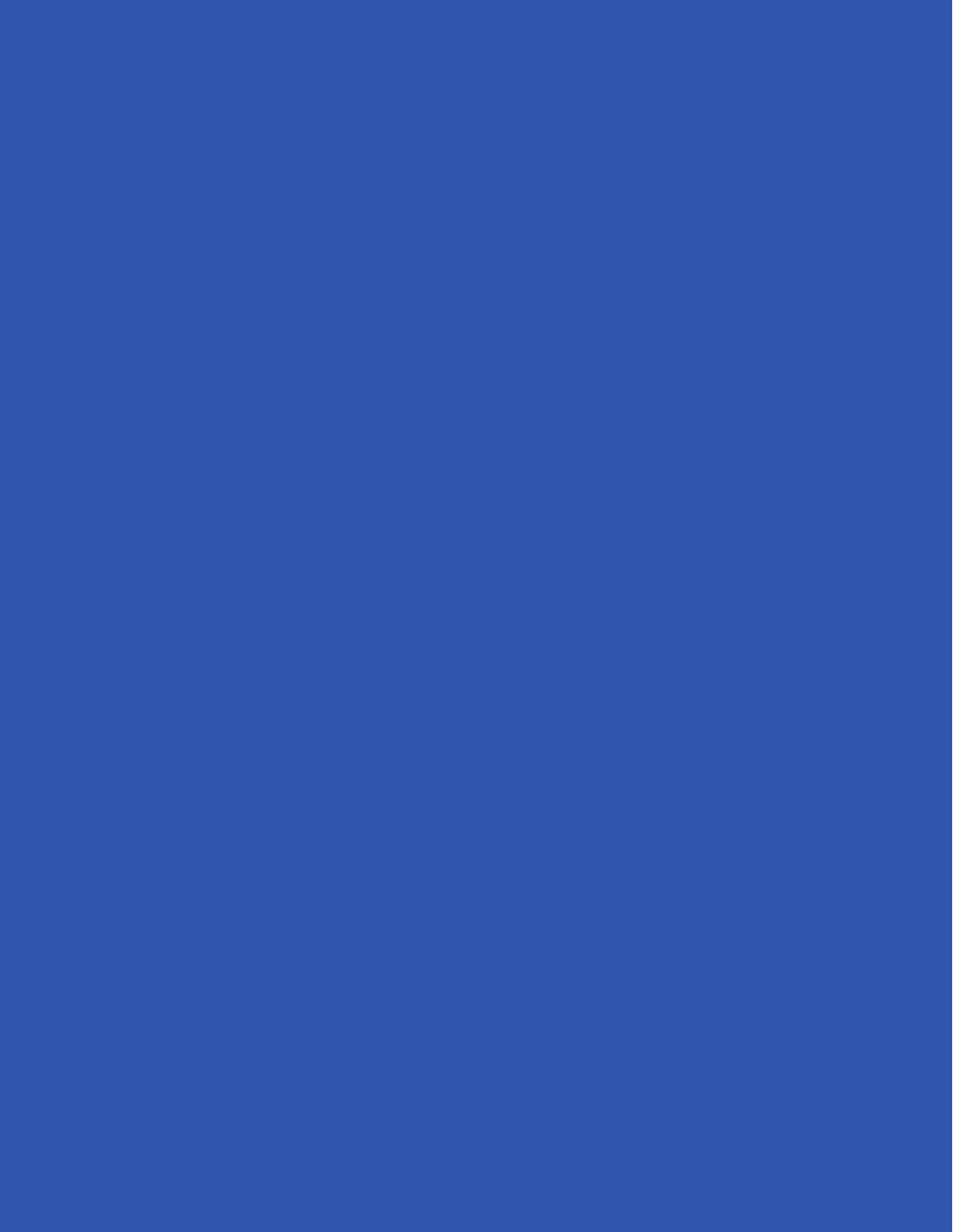### Contents

- 2 Schulte Roth & Zabel foreword
- 3 Activist Insight foreword
- 4 Will activism continue to grow?
- 6 Where is activism heading?
- 8 What kind of activism can we expect?
- 10 Is the age of the settlement over?
- 12 What opportunities are activists pursuing?
- 14 What does opportunity look like to an activist?
- 15 Who's vulnerable?
- 17 What defenses work?
- 18 Will fundraising continue?

#### Methodology

In June and July of 2016, Schulte Roth & Zabel commissioned Activist Insight and FTI Consulting to interview 37 respondents from different activist firms. The survey sample consisted of economic activist funds with combined assets under management of \$153 billion that have engaged over 420 companies in more than 50 countries in public activist campaigns since 2010, including some of the largest and most high-profile situations. Respondents were asked about their experience with shareholder activism in their respective regions and their expectations for activity in the next 12 months. All respondents are anonymous and results are presented in aggregate.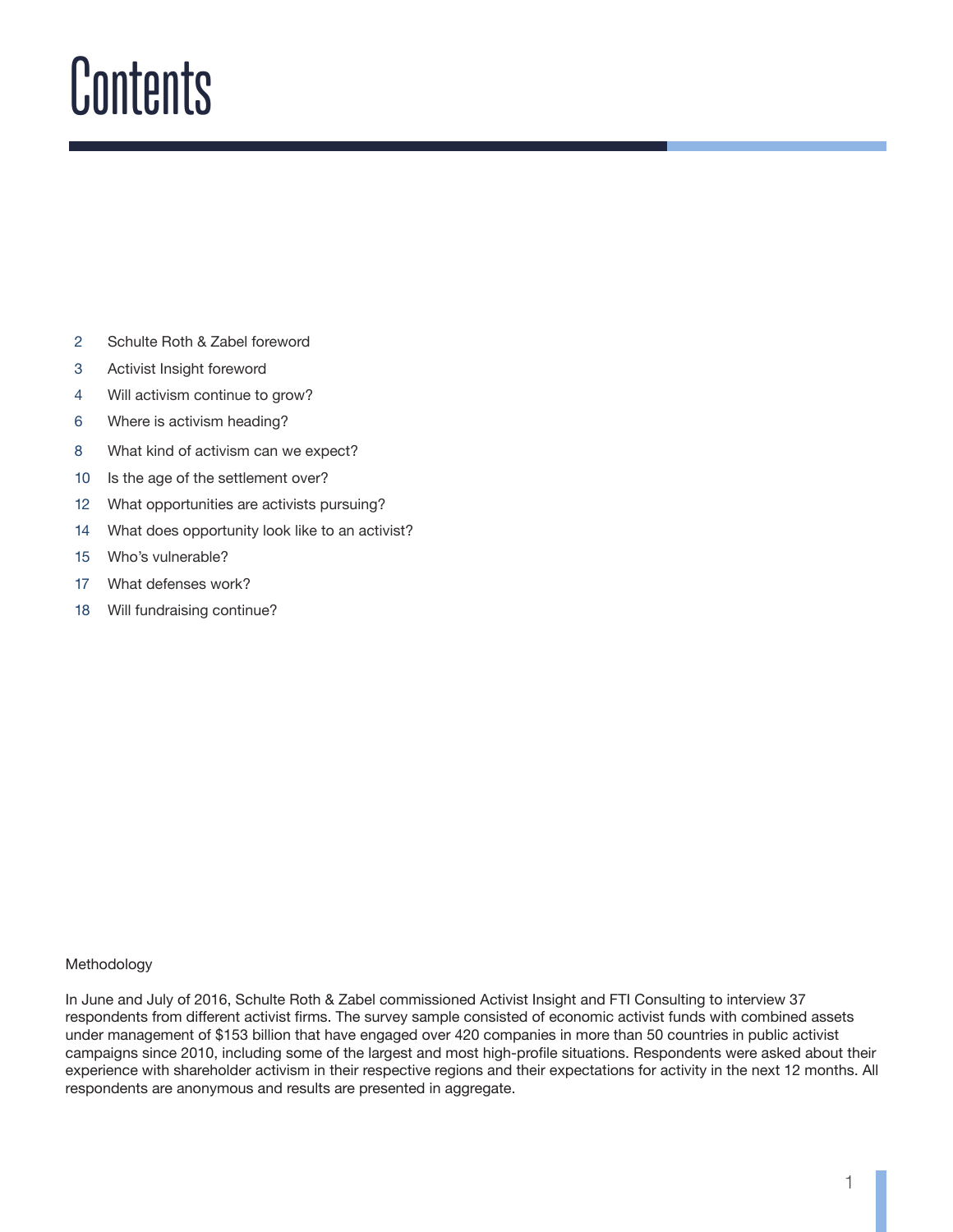### Schulte Roth & Zabel foreword

**Schulte Roth & Zabel is pleased to present the 2016 edition of** *Shareholder Activism Insight***, a survey of activists' views published in association with Activist Insight and FTI Consulting.** 

Corporate advisers had predicted, or at least hoped, that a combination of factors – increased competition in the activist sector, fewer attractive targets, increased engagement by institutional investors and some poor returns in 2015 and early 2016 – would stem the rise of shareholder activism in 2016. While the headwinds led some to believe that activism must have peaked, the activists are having none of it and continue to expect the level of activism to rise. The market has evolved into a complex dance between public companies familiar with the classic activist playbook, newcomers making forays, and seasoned players engaging in unique types of campaigns.

If anyone thought that the vulnerability of multi-billion dollar behemoths such as Apple, Allergan, DuPont and Yahoo in the past two years was an anomaly, activists' large cap campaigns in 2016 were a wake-up call. The number of campaigns at large cap companies for the first three quarters of 2016 has already surpassed the total number of such campaigns in 2015 by 20%. Given the finite number of large cap companies, however, activists in our survey reported that they do not anticipate significant future activism in the largest companies, with over two-thirds of respondents predicting little to no activist opportunities in the mega cap sector.

With companies now well-studied in classic activist campaign tactics, those targeted by activists know better than to pull from the old bag of tricks like poison pills, shareholder-unfriendly bylaw amendments and litigation. Companies have come to understand that to stand a chance, they must engage in early and open dialogue with investors – both active and passive. Where in the past activists often criticized companies for aggressively attacking their shareholders, many companies have pulled from the shareholder playbook and now regularly accuse agitating shareholders of "not playing nice."

Regardless of the public posturing of targeted companies and an increase in the average length of time before companies enter into settlement agreements, a majority of activists reported that they were able to more easily settle disputes with management teams in 2016.

In 2014 and 2015, activists running majority slates became a norm, with nearly one-third of proxy contests seeing a majority slate proposed by activists. A significant percentage of respondents expect even more majority slates to be a cornerstone of activist campaigns through 2017.

Proxy contests, however, only represent one tool in the activist playbook. A majority of activists expect to see an increase in precatory proposals over the next year. After Carl Icahn's successful push at eBay for a PayPal spinoff following his announcement of a precatory proposal, and Relational Investors and CalSTRS' success with a similar proposal at Timken, activist funds have grown to appreciate that success does not always require a fullfledged proxy fight. While such proposals are nonbinding, companies know that the failure to implement a proposal supported by shareholders will lead to increased scrutiny from Institutional Shareholder Services possibly including withhold recommendations, and an increased likelihood of a fight with shareholders next year.

Fading are the days of the "activist season" – the predictable six-month stretch between the time when activists build their stakes and submit notice of their proposals to companies and when annual meetings are held in May and June. A significant number of activists have turned to post-annual meeting tactics, such as the use of special meetings, consent solicitations and simple public campaigns, to exact corporate change. Thus, not only should we expect activism to continue to thrive, we should expect it to become an ever-present activity in the marketplace seeking to unlock value and hold managements accountable.

**Marc Weingarten**, Partner Schulte Roth & Zabel

**Eleazer Klein**, Partner Schulte Roth & Zabel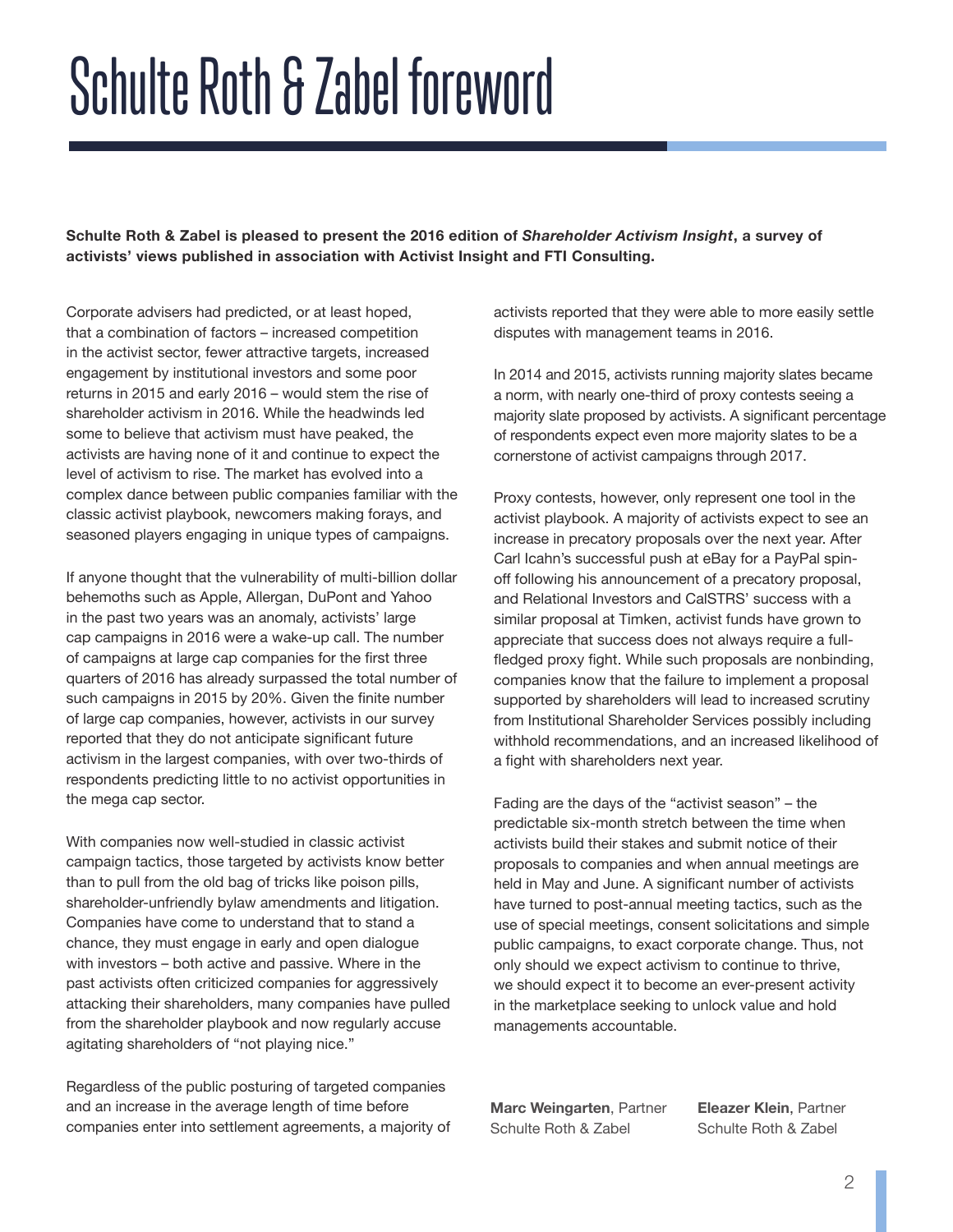## Activist Insight foreword

These are hugely interesting times to be covering the world of shareholder activism. After three years of activism going from strength to strength, there are again questions about whether this growth can be sustained. Some have argued that there is a brewing rejection of activist ideas by other investor groups, or that capital will be pulled from activist funds as rapidly as it has been poured into them. Sudden dislocations in the market – last September and in January of this year – have added to the conviction of these voices, especially when prominent activist positions have been among those to suffer.

The evidence of this survey suggests activists are far from pessimistic. While there is plenty of nuance in the pages that follow, activists believe most stakeholder groups have become more accepting of their role in capital markets, that the volume of activism will at least stay the same, and that they will continue to find management teams willing to work with them to create value. Many are even planning to add to their assets under management.

In particular, activists believe companies remain keen to settle campaigns before they get out of hand, even though the time taken to negotiate such agreements has lengthened. This may not be a contradiction – activists are not becoming any more modest in their demands, if their expectations for majority slate contests or special meeting demands are anything to go by. Yet the diversification of activism has made room for many different approaches. Sandell Asset Management may be followed by many other firms, if its use of a precatory proposal at Bob Evans Farms helps prompt a strategic transaction.

Although recovery in the markets has surely helped ensure that activists do not feel under siege, there are signs that their jobs will become slightly harder. Despite slightly more optimistic responses than last year, many still feel that the U.S., historically the source of most activist opportunities, is overcrowded. Favorite sectors

to target, such as consumer goods, appear to be more fully valued. Larger targets are less plentiful. All of the above may push some activists overseas and the evidence is that Europe and the U.K. in particular, will be the focus of attention if this is the case. If anything, "Brexit" may have made these two destinations more attractive to activists. By contrast, fewer activists seem to be intrepid enough to follow the likes of Elliott Management and Third Point into Asia.

The sections of this report dedicated to how activists identify their targets contain insights rarely touched on elsewhere. First, it is performance that matters most, not valuation (surprising, given that many activists see themselves as value investors first and foremost). Second, although activists expect their investments to last three years on average, and spend six months researching before buying stock, M&A opportunities are the most prominent catalysts. The selection process is therefore a mixture of careful review and opportunism, not one or the other.

We at Activist Insight are pleased to be collaborating this year with Schulte Roth & Zabel and FTI Consulting – two firms we already have strong relationships with. This is our third year conducting this survey, and the results have always been interesting and often predictive about the trends we can expect to see in the year ahead. They will help guide our editorial decisions – especially as we add to our team of reporters in our London and New York offices.

We hope you will enjoy the analysis in this report. If you have any questions or observations about its findings or shareholder activism more generally, I would be delighted to hear from you.

**Josh Black**, Editor-in-Chief Activist Insight jblack@activistinsight.com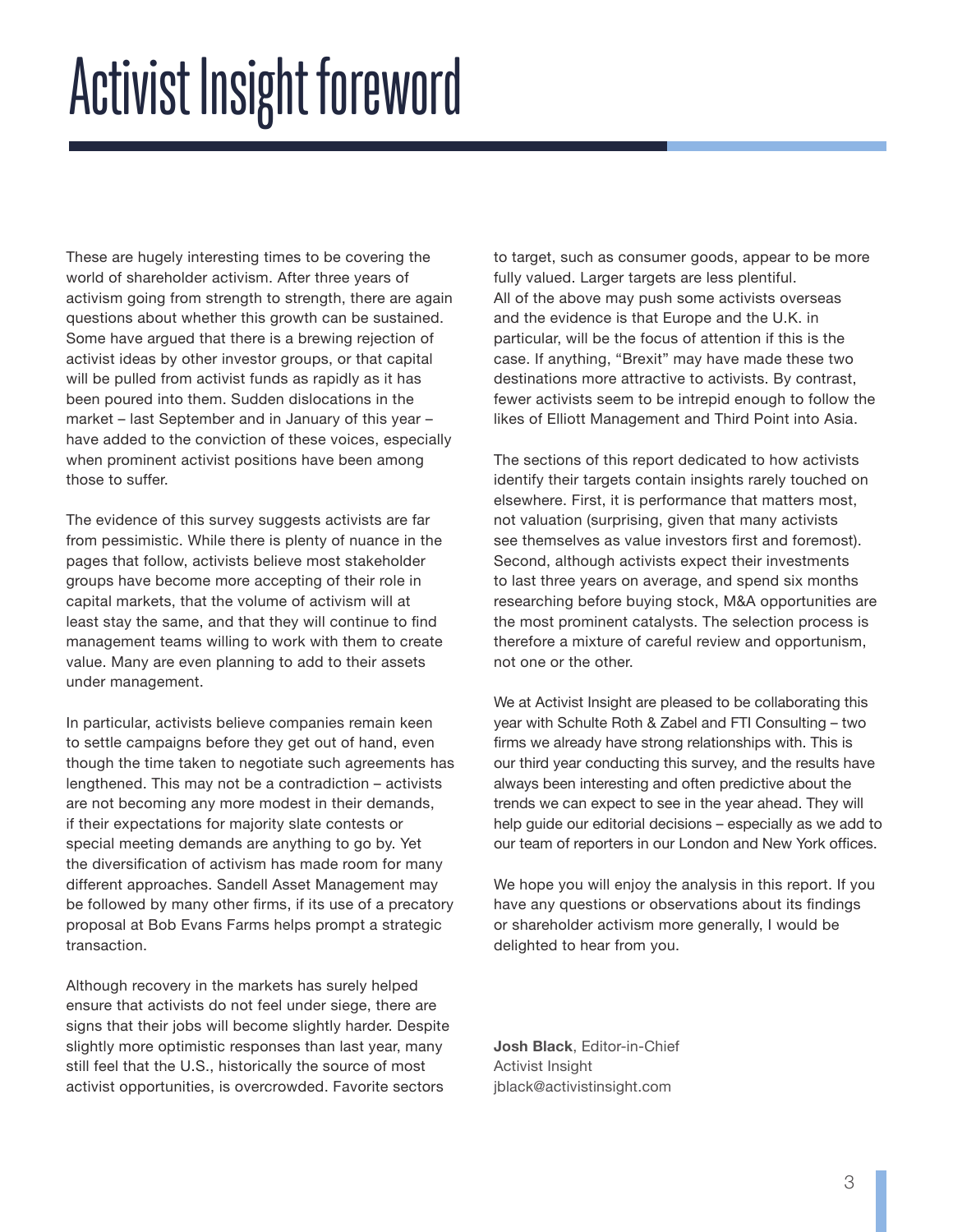### Will activism continue to grow?

What do you expect to happen to the volume of shareholder activism campaigns over the next 12 months?

Many factors have been predicted to precipitate the decline of shareholder activism, from higher interest rates to greater corporate preparedness, a more long-term agenda from passive shareholders, and the topping of the M&A cycle. So far, none have been able to dent activism's rise.

In recent years, shareholder activism has gone from being a niche investing strategy to a thriving industry. Activism has facilitated some of the biggest transformations in capital markets – from sector consolidation to changing capital allocation trends – and accelerated the search for margin growth.

Today, few activists expect any backsliding. Only 12% of those surveyed see the volume of activism decreasing over the next 12 months – and almost three-times as many (32%), expect it will increase. However, the bulk of respondents expect activism to continue at current levels.



#### "Activism is an established asset class with constant, continued growth."

*Marc Weingarten, Partner Schulte Roth & Zabel*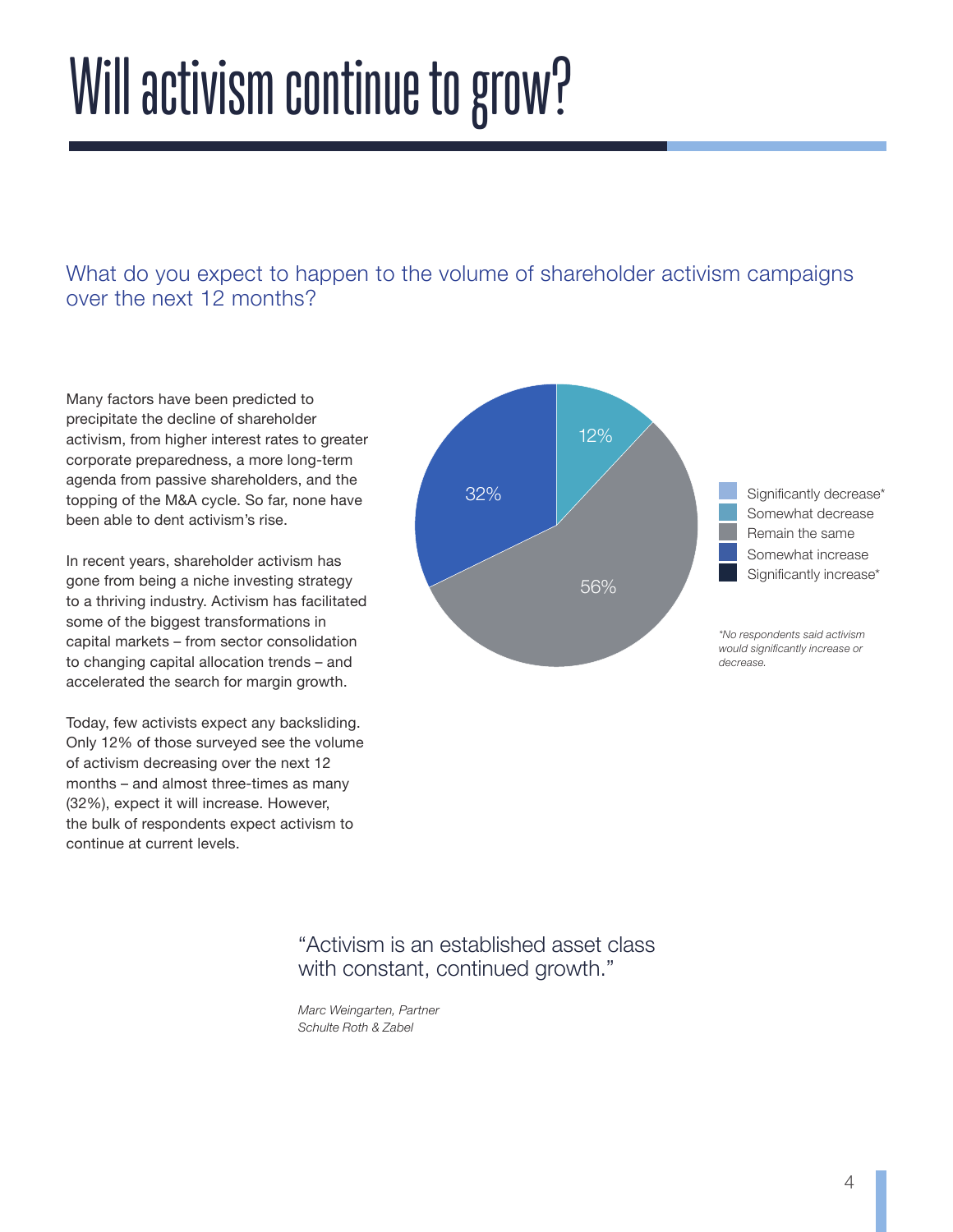#### Compared to previous years, how accepting have the following stakeholders become of activist investors?



*\*All percentages are given to the nearest whole number.*

As they did in 2015, activists surveyed for this report believe most stakeholders have become more accepting of their role. Notably, 92% of respondents believe institutional investors are more accepting of activists than in previous years, with activists also experiencing increased receptivity from the media, retail investors, directors and management.

On the other hand, some activists have come to expect a tougher ride from sell-side analysts. While none of the funds surveyed last year believed that analysts were becoming less supportive, 17% of respondents this year perceive a growing chill in attitudes.

> "Acceptance and support for shareholder activism continues to increase across all types of investors."

*Eleazer Klein, Partner Schulte Roth & Zabel*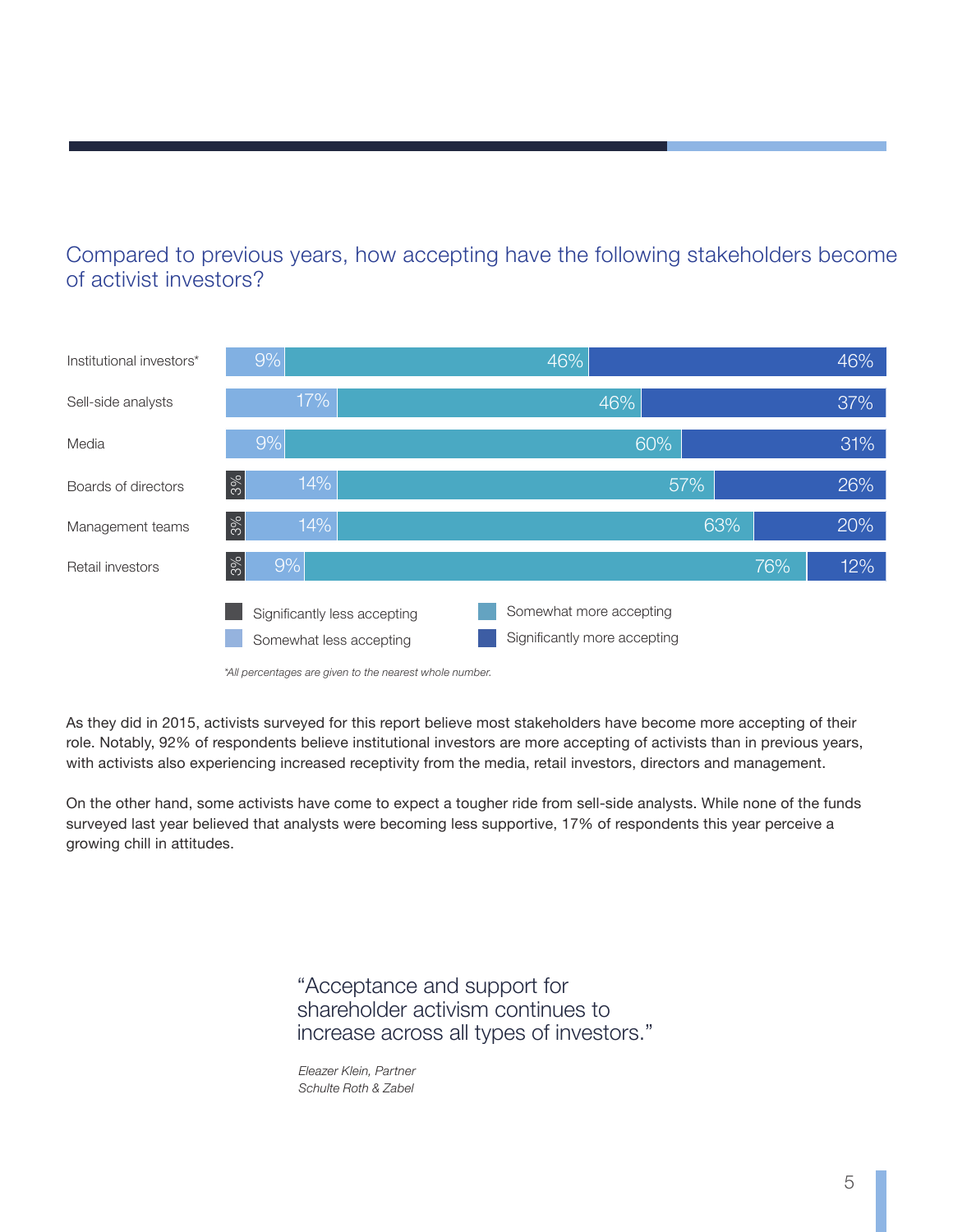## Where is activism heading?

For shareholder activism, how much opportunity do you anticipate in the following regions?



*<sup>\*</sup>All percentages are given to the nearest whole number.*

Activism continues to be a predominantly U.S. phenomenon. It has, however, spread around the world in recent years. Activists remain confident there is a place for it in Europe and Canada.

Activists believe the U.S. continues to present the largest investment opportunity, with 97% saying there is some or a lot of opportunity there. Activists have become more bearish on Canada, however, with 21% seeing little opportunity – up from 5% last year – perhaps because of continued weakness in commodity prices.

In Europe, respondents foresee a stronger future for activism in the U.K. than on the Continent, with 84% seeing some or a lot of opportunity in London-listed stocks, compared to 74% on the Continent. Surveys were sent out immediately after voters in the U.K. opted to leave the European Union, so this development should be factored in – although the timing and impact of "Brexit" remains unclear and subject to dispute.

A majority of activists surveyed see little opportunity for activism in Asia, despite notable campaigns at Samsung C&T, China Vanke and Seven & i Holdings in recent years. Indeed, almost one-fifth expect no opportunity for activism there – a view that is sure to be tested in years to come as recent corporate governance and shareholder rights reforms in markets such as Japan and Hong Kong are applied.

> "In Continental Europe, which activist tools work and which do not need to be carefully analyzed, while in the U.K., Brexit is casting a long shadow."

*Jim McNally, Partner Schulte Roth & Zabel*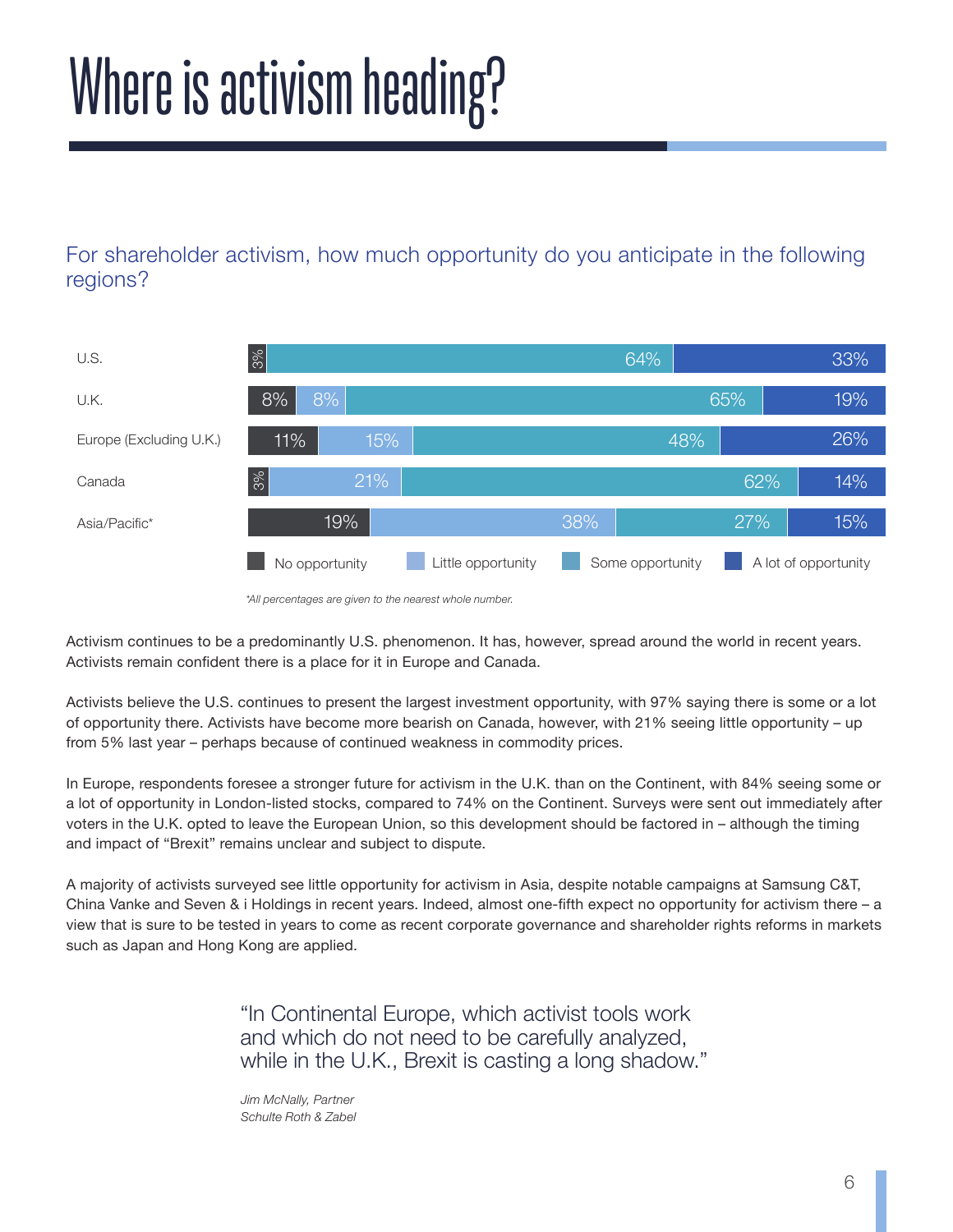To what extent do you agree with the following statement: "Activism is becoming crowded in the U.S. and targets are becoming increasingly hard to find"?

In 2015, activists were evenly divided over whether U.S. opportunities had become overcrowded. This year, while they still divided sharply, more disagree with the above statement (39%) than agree with it (33%), suggesting that a shakeout in financial markets has bolstered the conviction activists have in their strategy. Indeed, the proportion of activists believing opportunities remain rose seven percentage points.



From which of the following investor groups do you expect to see activism increase over the next 12 months?

As expected, an overwhelming majority (84%) of respondents expect hedge funds to continue to take the fight to management. Activists were entitled to select more than one option, but less than one-quarter see pension funds becoming more involved. And despite much talk of a more muscular approach from index funds to underperforming companies, only 13% of activists surveyed expect them to increase their efforts.

> "Traditional long-only investors are seeing value in activism and are awake to its benefits."

*Jim McNally, Partner Schulte Roth & Zabel*

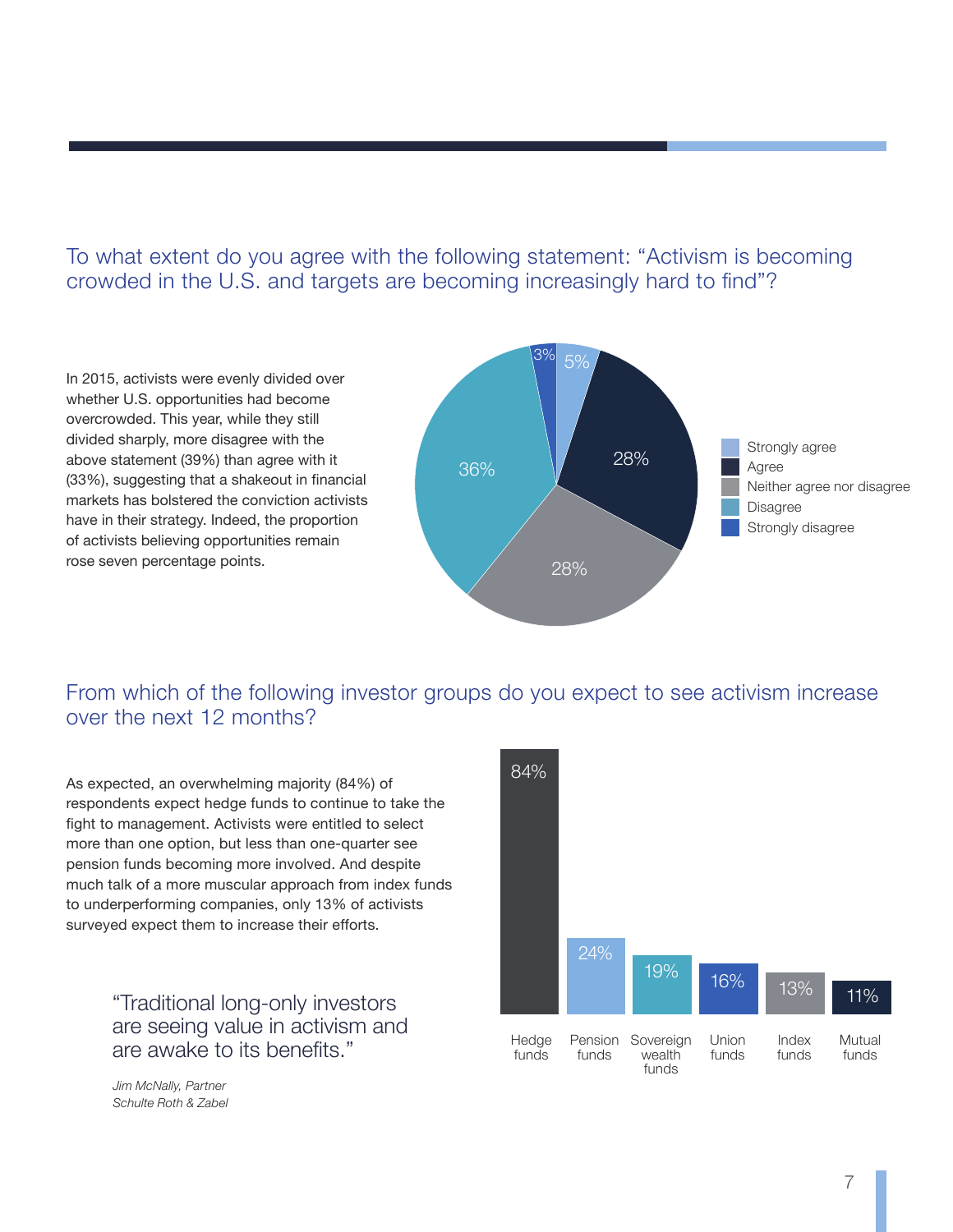## What kind of activism can we expect?

#### Do you think there will be an increase in the following activities in the next 12 months?

Although activism is dominated by hedge funds, pension and union funds have always had a broad role in shaping the governance of companies in their portfolios. Might the different types of activists learn from each other tactically?

A majority of activists (58%) expect to see an increase in precatory proposals, and several instances of activists using the tactic over the years to push for spinoffs or strategic reviews – even when not taken to a vote, as at eBay – may light a path forward. And while substantial minorities of activists expect to see increases in special meeting demands and consent solicitations – confirming activism as a year-round phenomenon – it is notable that three in 10 expect to see an increase in majority slate proxy contests, showcasing the heightened ambition of some funds.



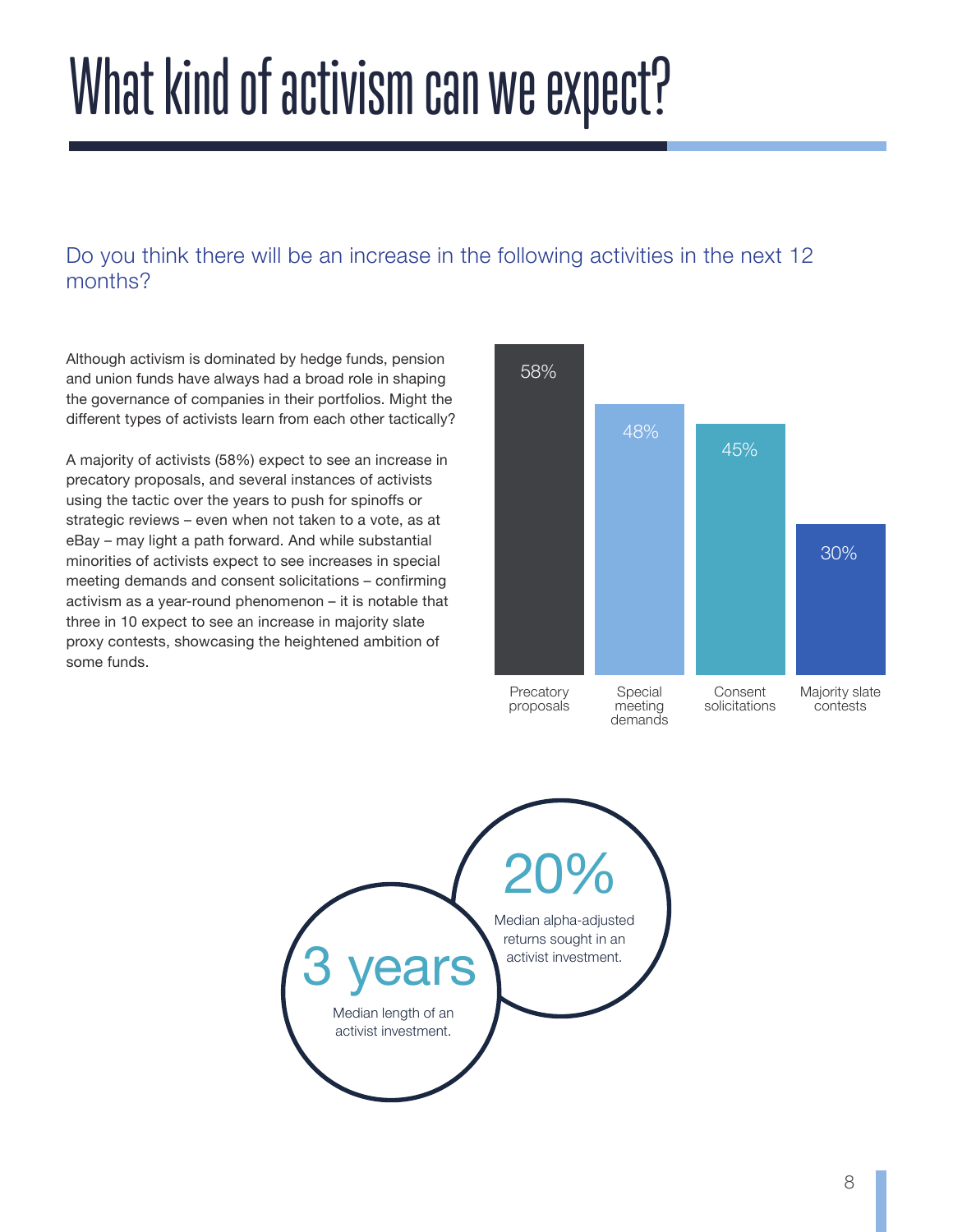#### For the types of shareholder activism below, what are your market expectations for the amount of each type over the next 12 months?



As for the type of activism anticipated, most activists expect the full gamut of demands to continue to be in use. A high point in the M&A cycle appears to signal a reduction in the amount of activism designed to initiate, amend or halt deals.

In 2015, nearly 80% of respondents expected M&A activism to increase – in 2016, that number fell by 24 percentage points. In its place, activists expect to see a small increase in operational campaigns (up 4% year-on-year) and a big return to balance sheet activism (up 41%).

> "Activists continue to focus on excess cash and underwhelming margins but will pursue any strategy that can generate value."

*Steve Balet, Managing Director FTI Consulting*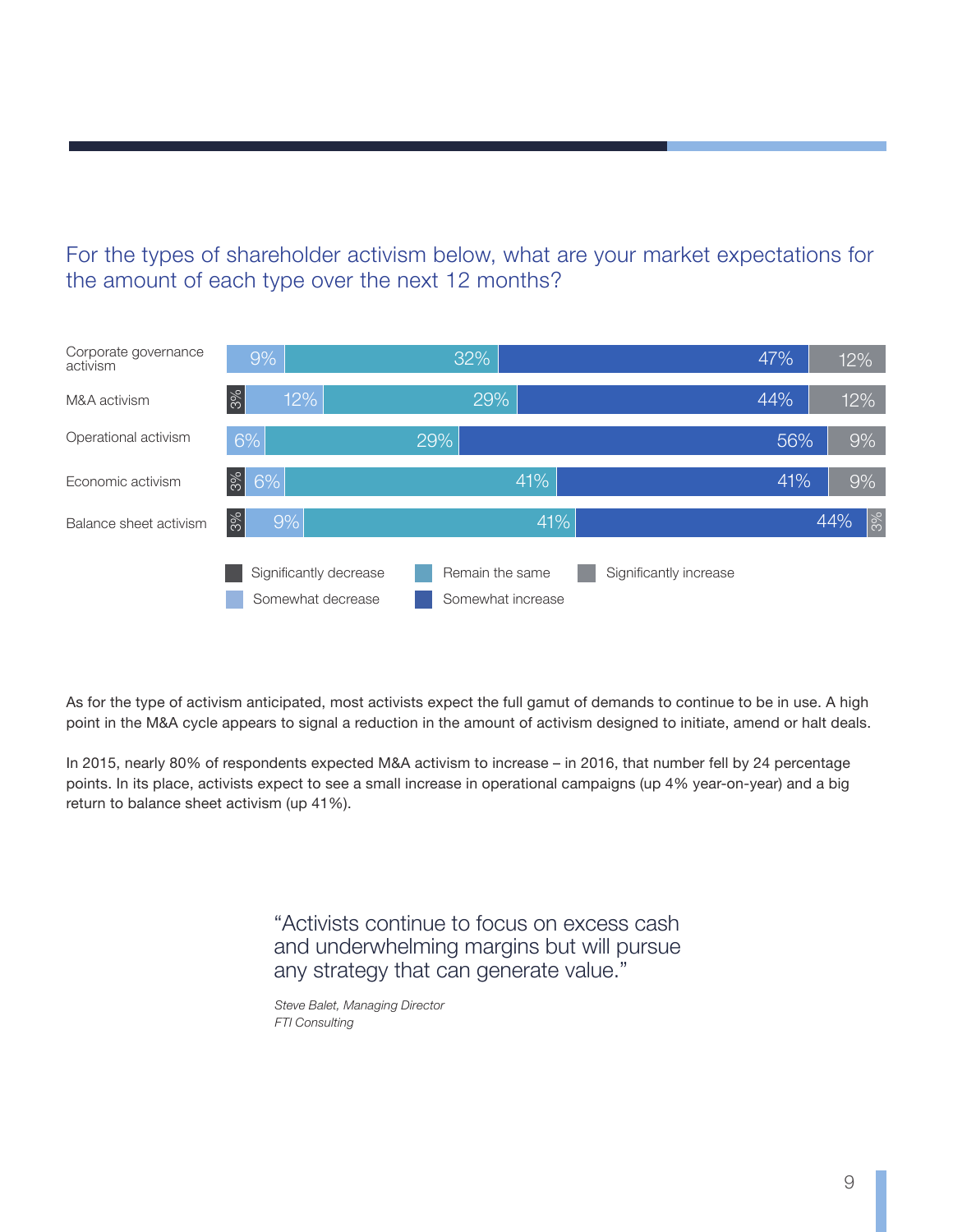### Is the age of the settlement over?

#### Compared to previous years, how difficult is it for activist investors to reach settlements with management teams?

Proxy fights have increasingly become just one of many tactics used by activist funds. Growing acceptance of the influence and value of activism has seen companies work with activists to the benefit of all shareholders, reflected beyond all else in the rise of settlement agreements.

Activist Insight data suggests that between 2013 and 2015, companies became much more willing to add activist nominees to their boards without a public fight. The time taken to broker such deals fell from 74 days to 56 days over that period. In 2016, that figure rose for the first time on record to 69 days, suggesting a pullback that may have to do with several well-publicized activist situations that have gone wrong, or indications from some institutional investors that they may be less willing to support activists in the future.

Despite this pullback, just shy of threequarters of 2016 respondents feel that it has become easier to settle disputes with management teams. Only one respondent said it has become somewhat more difficult, and more than one in five feel there has been no change.



#### "Settlements continue to be the trend, but the tides may be changing."

*Eleazer Klein, Partner Schulte Roth & Zabel*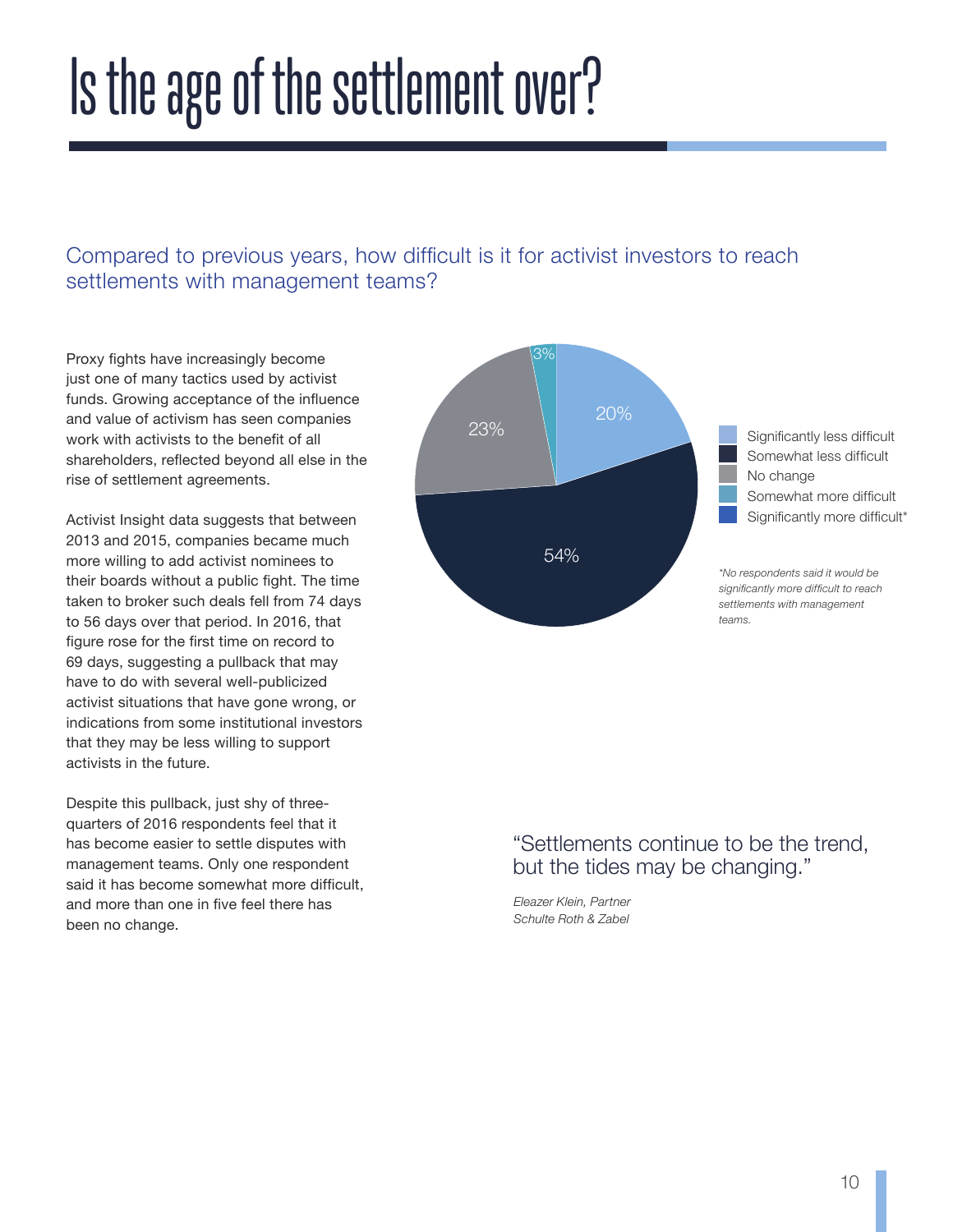#### Do you believe it is appropriate for shareholders to have board representation?

The activist revolution appears set to continue, although it may be slowing. Last year, 91% of respondents felt settlements were becoming easier to negotiate, whereas in 2016, only 74% feel similarly. That matters, because 94% of activists see board representation for shareholders as appropriate, if not necessary in every situation.

#### "Shareholders with investing experience are needed in more boardrooms."

*Marc Weingarten, Partner Schulte Roth & Zabel*



In your experience, how often do activist investors and corporations work together cooperatively without receiving media attention?

Although activists believe the media has become more accepting of their craft, there is little doubt that extensive coverage can sometimes complicate delicate negotiations. Therefore, it must be some relief that activists feel they can work with companies outside of the spotlight at least some of the time. However, only 29% find this to be true more often than not, with the vast majority feeling they could engage with companies out of the public eye between 10% and 50% of the time. Only 6% report that their campaigns were hardly ever conducted in private.

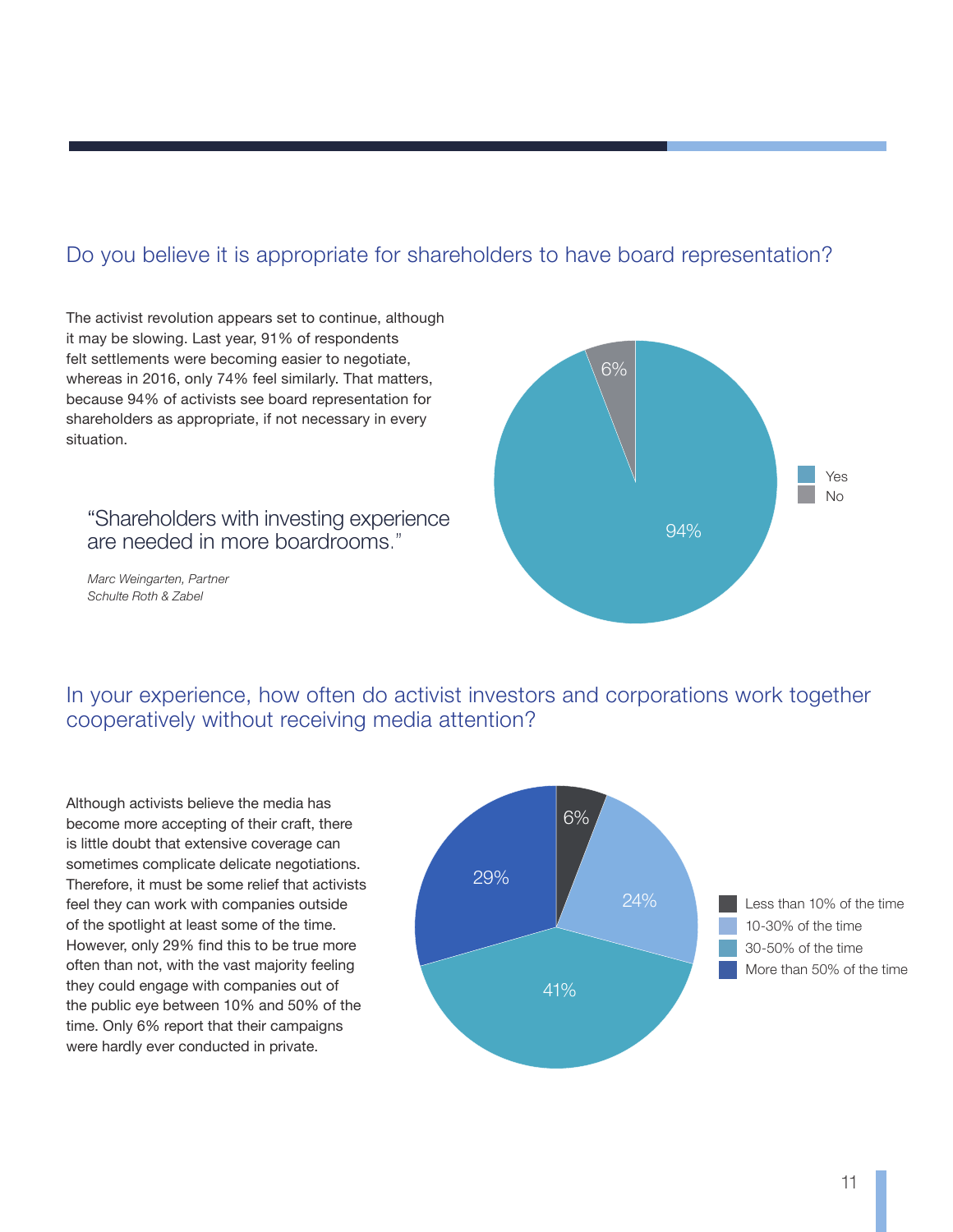# What opportunities are activists pursuing?

For shareholder activism, how much opportunity do you anticipate in the following market cap ranges?



*\*All percentages are given to the nearest whole number.*

History doesn't repeat, but it does rhyme. Here, we look at the prospects for activists facing a collective change of direction.

Despite the need for some of the biggest activist funds to find places to build concentrated positions, activists as a whole seem to be waning in their enthusiasm for the largest targets. As with last year, the highest proportion of respondents see limited opportunities in mega cap companies. Significantly, the proportion seeing some or a lot of opportunity fell from 48% in last year's survey to 31% this year.

In contrast, two-thirds of respondents now feel that small cap companies present a lot of opportunity for activism – slightly ahead of even smaller micro caps, perhaps due to difficulties these companies might face in a tightening credit or more volatile investment climate. Fully 97% of respondents feel there is some or a lot of opportunity in mid cap stocks, however, this was the only category to increase this year compared to 2015, when the figure was 91%.

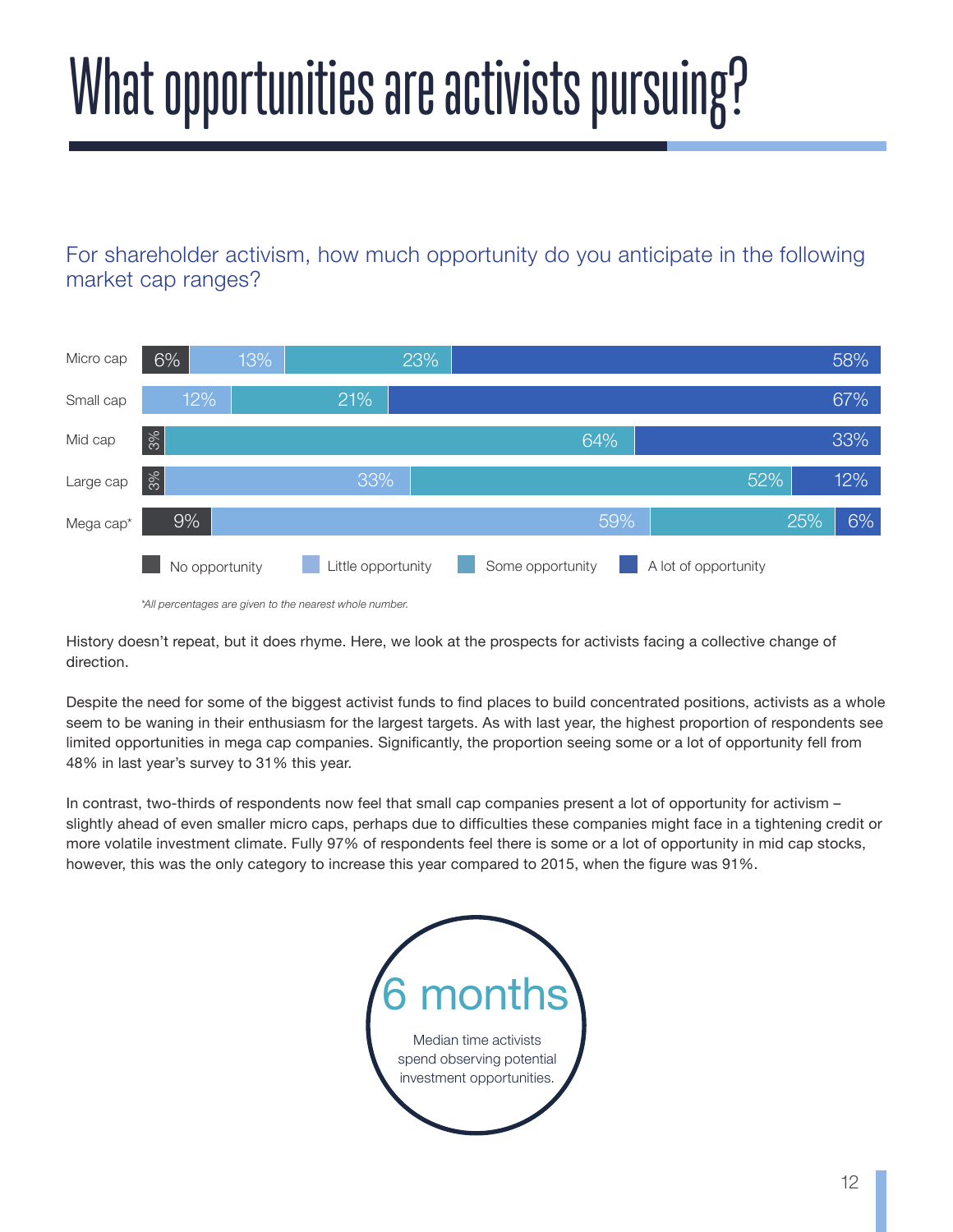#### For shareholder activism, how much opportunity do you anticipate in the following sectors?



*<sup>\*</sup>All percentages are given to the nearest whole number.*

Four in 10 respondents see a lot of opportunity in both IT and energy stocks this year, suggesting there will be plenty of activism in these areas.

Slightly behind energy are financial stocks, which nearly three in 10 activists see as undervalued. ValueAct Capital's investment in Morgan Stanley, Carl Icahn's in AIG, and a revival of fund arbitrage signal that an uptick of activity in this sector has already begun. However, regulatory issues mean there is also a sizeable group of activists who view financials as not worth the risk – 45% of respondents say there is no or little opportunity there.

Retail and consumer goods have seen plenty of activism in recent years, including Mondelez, Avon Products and Macy's. Activists still seem interested, but overall volumes may decline, as almost all respondents believe valuations in consumer staples and consumer discretionary have become excessive. And utilities bosses can rest easy – over 80% of activists see little or no opportunity in that sector.

> "In today's market, there are sophisticated activists capable of identifying and challenging any size company with deficiencies."

*Eleazer Klein, Partner Schulte Roth & Zabel* 13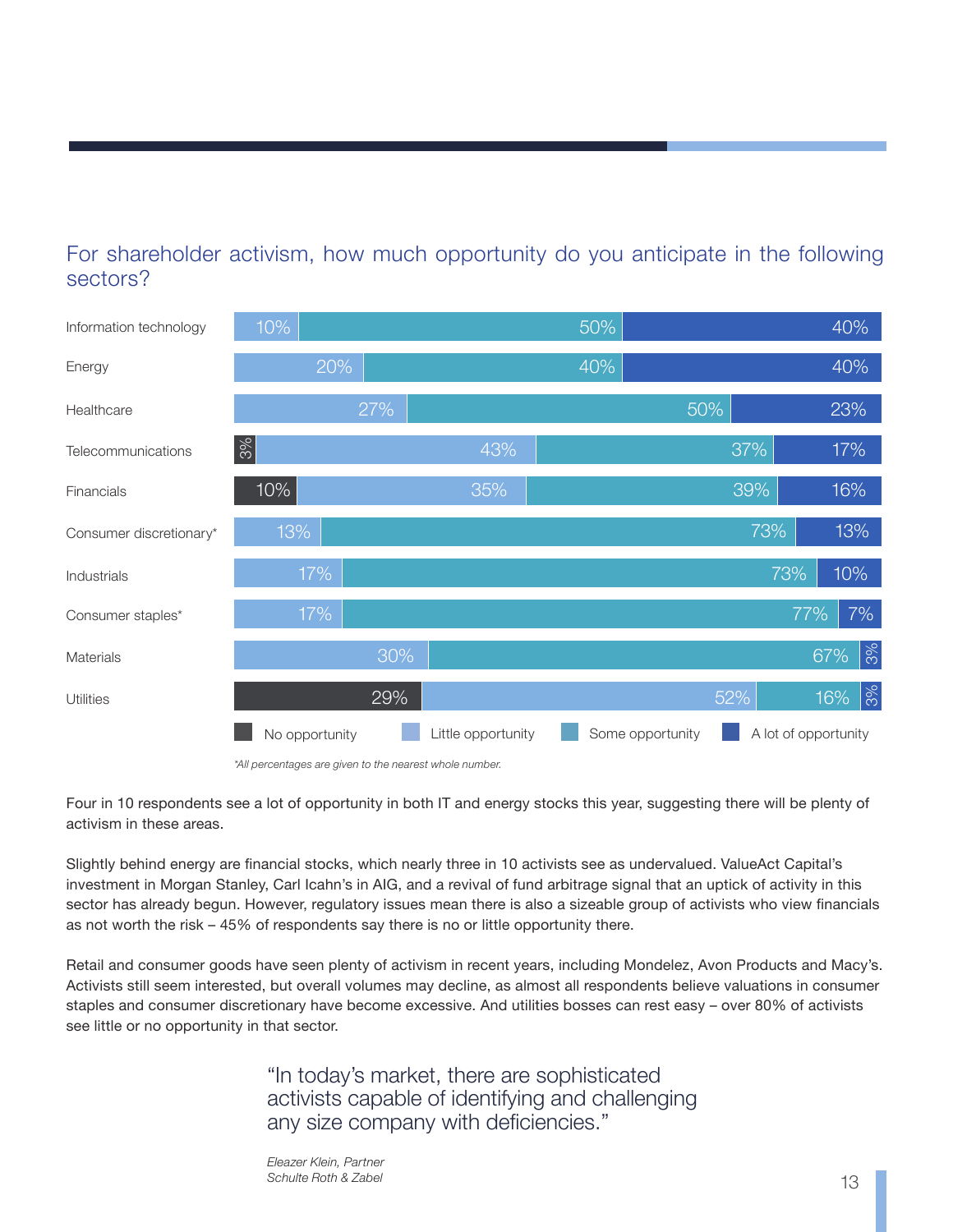# What does opportunity look like to an activist?

#### Within each sector, how do you view current market valuations?



*<sup>\*</sup>All percentages are given to the nearest whole number.*

In 2016, 45% of respondents see energy stocks as undervalued. After a year in which activity was seemingly frustrated by the volatility of oil prices, this may be the sector to watch over the next year.

Those surveyed say that, on average, they hold their activist investments for around three years and seek to realize a 20% return on investment. Over a shorter period, that sort of increase would be hard to produce without a major change in ownership or financial structure, but turnarounds and operational campaigns fit the three-year timeline better. Even so, those critics who accuse activists of encouraging short-termism are unlikely to be convinced.

> "For the second year in a row, activists have cited energy as the most undervalued sector. Whether they can act on it is another question."

*Steve Balet, Managing Director FTI Consulting*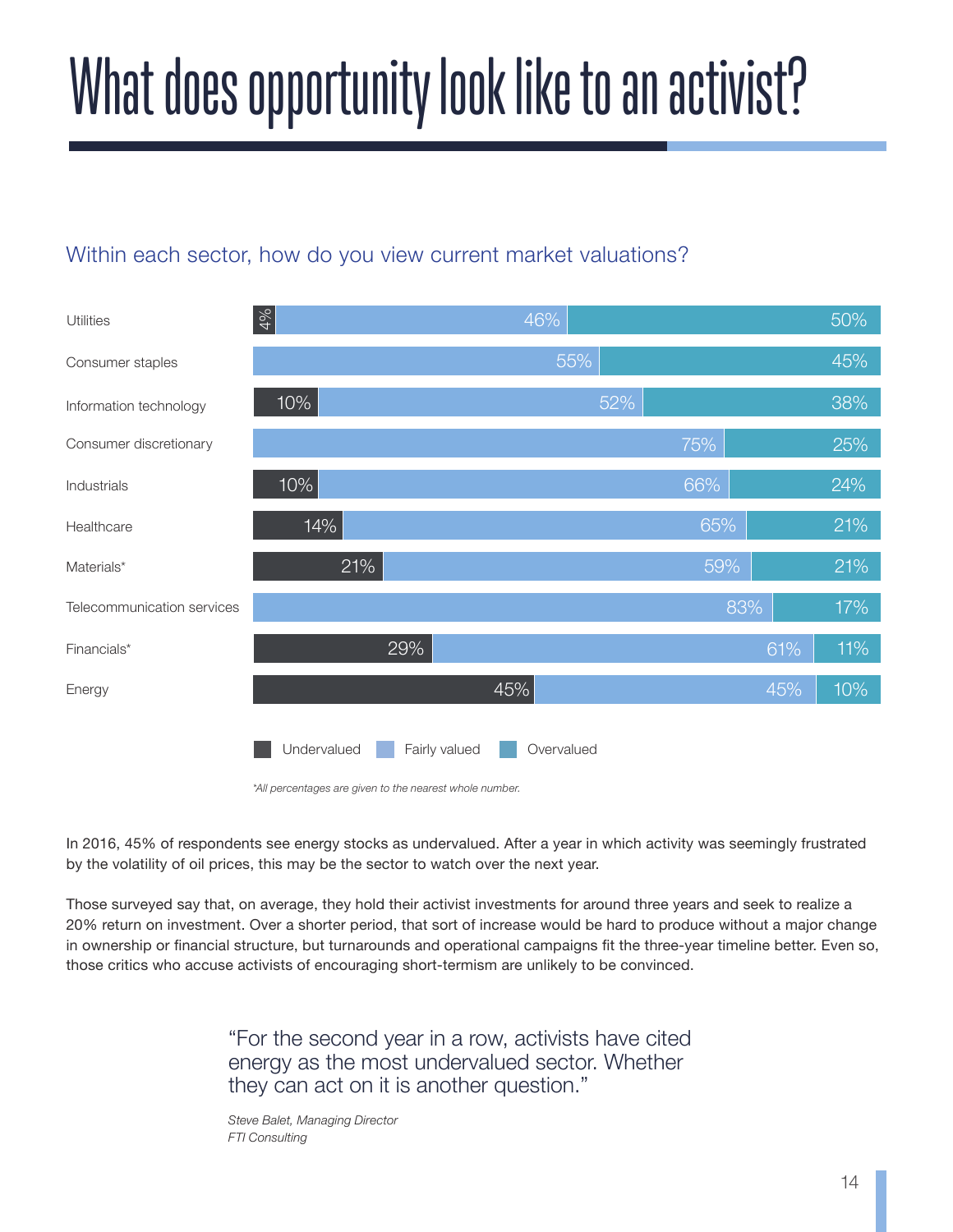### Who's vulnerable?

#### When generating investment ideas, how important are the following to screen for targets?



*\*All percentages are given to the nearest whole number.*

With many activists following a potential investment for six months before building a stake, companies have only a limited amount of time to reverse setbacks before they become a target. Here, activists explain what they look for in a target, and what might catch their eye in the year ahead.

Companies with poor corporate governance as their only issue can perhaps rest easy. Activists attribute some of the lowest weightings to traditional metrics in this area, such as proxy advisory recommendations and shareholder votes on remuneration. Nor, surprisingly, is valuation ranked as highly as might be expected – only 20% of respondents say a price-to-earnings ratio was a very important screen, and only 47% cite it as somewhat important.

Cash on hand and leverage were not universally regarded as important, although a sizeable group (40%) of respondents believe they are very important – second only to relative stock performance. Bad management, on the other hand, features highly. Practically all activists look at the company's performance relative to peers, and 94% consider operating margins important or very important.

#### "There's an activist for any kind of opportunity."

*Steve Balet, Managing Director FTI Consulting*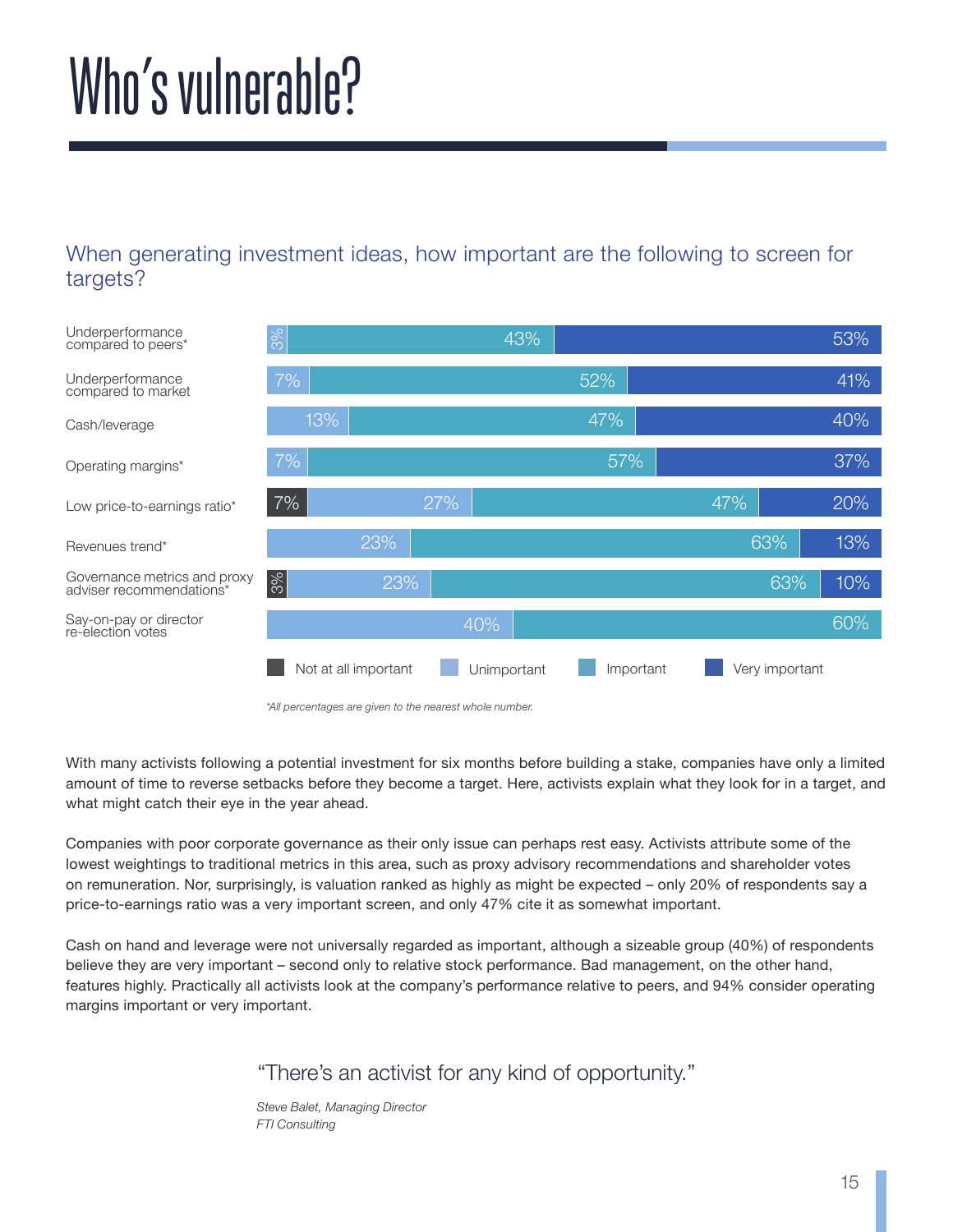When conducting due diligence on a potential investment for the first time, how important is the following in forming your opinion about the company?



*<sup>\*</sup>All percentages are given to the nearest whole number.*

The survey results reveal that 86% of respondents feel confidence in management is an important or very important part of their due diligence. Considerably more feel that meeting with the CEO is an important part of due diligence compared to a meeting with board members.

"Human capital is still the best indicator of a company's quality."

*Marc Weingarten, Partner Schulte Roth & Zabel*

#### What will the most important catalysts of shareholder activism be over the next 12 months?



By far the biggest expected catalysts are strategic or operational changes (52%) and a sale of the company (48%). Industry trends, particularly consolidation and technological change designed to enhance margins, are therefore likely to draw activists in. Consistent with an expected rise in balance sheet activism in the next 12 months, 13% of activists expect inefficient capital structures and 18% cash balances to catalyze activism in the year ahead (not shown in chart).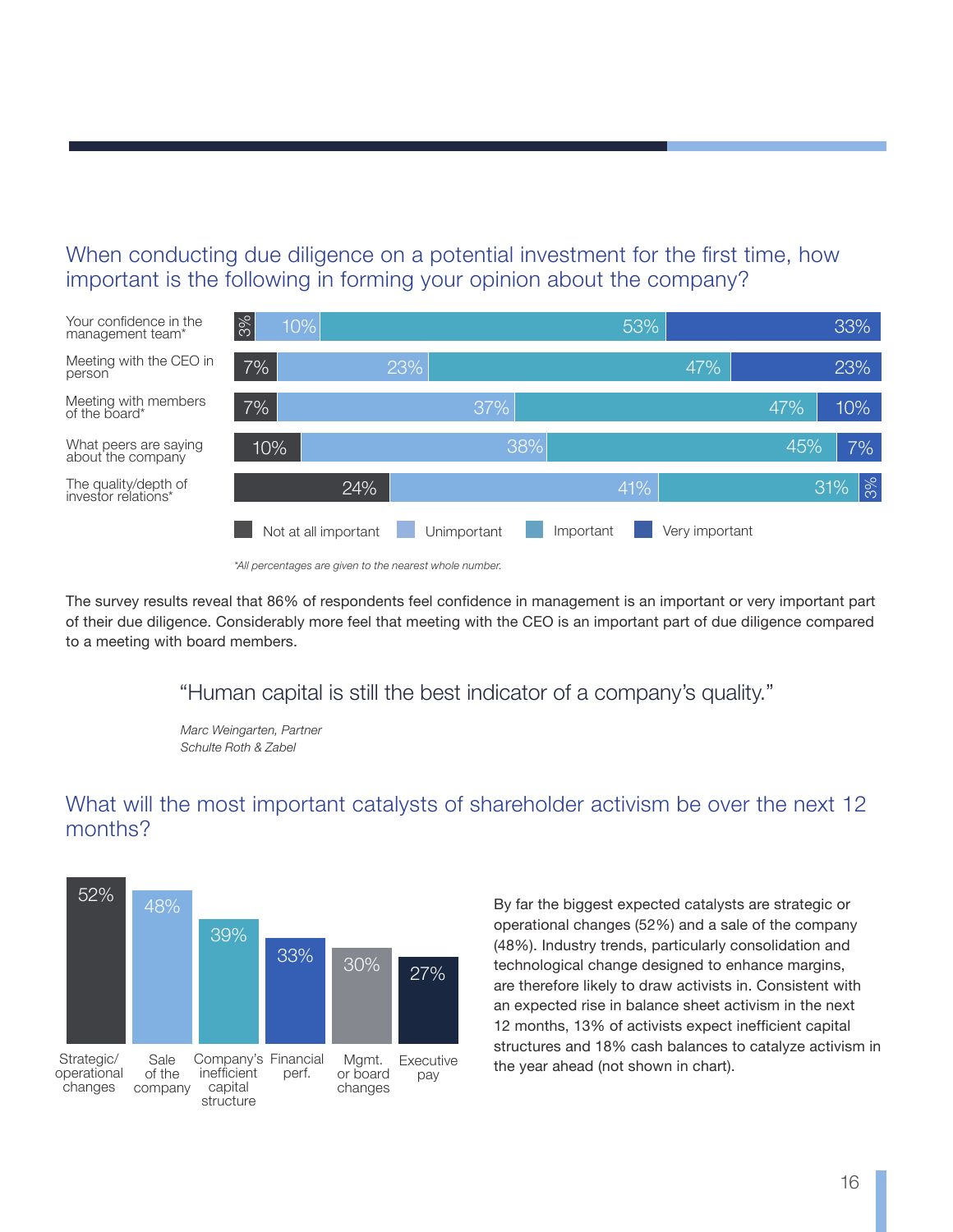### What defenses work?

What are the most effective defensive tactics a company can use against activist investors?

Activists take a dim view of "hard" defenses, preferring companies to enter into a dialogue. Poison pills, for example, have played their part in corporate responses to activism, even if they are perceived as being in decline. Activists don't see these as a useful deterrent, perhaps because their use will often incur the wrath of proxy voting advisers.

Instead, two-thirds of activists feel companies should enter into an active dialogue with investors as a defensive tactic. That may be a more palatable response to the uppermost item on activist wish lists – full acceptance of their recommendations.

Notably, 38% of activists feel multi-class share structures are an effective defense. Although agitation at Viacom over the past year shows it is not a universal deterrent, it has so far protected much of Silicon Valley from the attentions of activists.

Not shown in the adjacent chart are advance notice bylaws, cited as effective by 19% of activists, and litigation or outperforming the market, each cited by 6% of respondents. Only 3% feel disqualifying activist nominees would be an effective defense.



"Remember, in some markets, such as the U.K., the availability of some traditional defensive tools (staggered boards, poison pills, etc.) is limited."

*Jim McNally, Partner Schulte Roth & Zabel*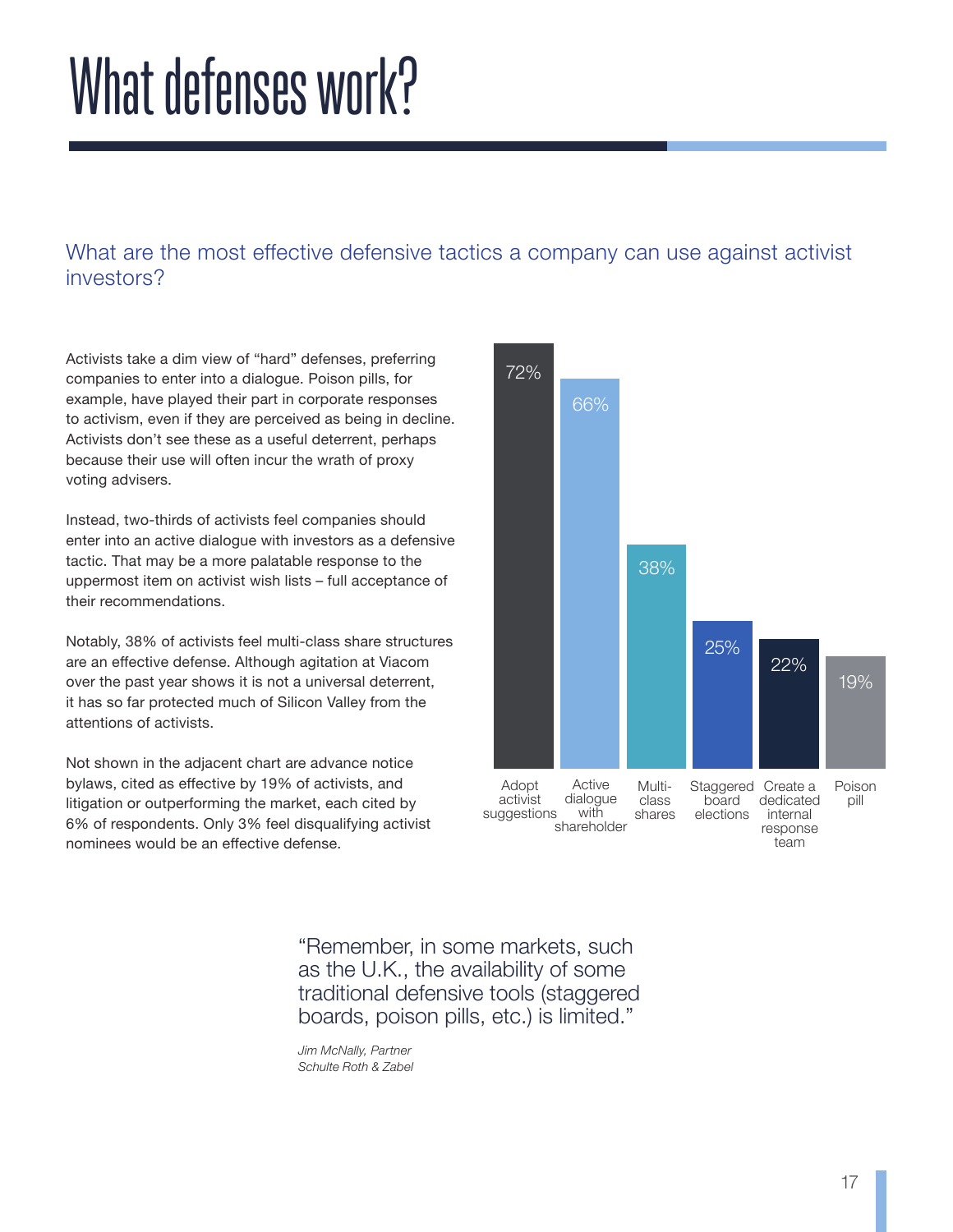## Will fundraising continue?

For the capital you manage, what are your expectations for the amount of new capital to be raised over the next 12 months, expressed as a percentage of your current capital under management?

After several years in which activism was a hot fundraising strategy, expectations have dampened. Some funds are still on the hunt for capital, but they may have to be more inventive to get it.

In 2015's survey, more than half of activists said they were raising some capital, and three in 10 said they were raising a lot of capital. This year, only 21% of respondents expect to increase the amount of their assets under management by 75-100%, while only 3% hope to raise the equivalent of 50-75% of their capital. By contrast, 58% expect to add less than a quarter of their current assets to their war chests.



#### How often do you use co-investment vehicles rather than deploying capital from your main funds?

An interesting development may be a warming to coinvestment strategies as a means of gathering capital. Pulling in assets for specific campaigns appears to be a widespread practice in the industry – 61% of respondents say they sometimes use co-investment vehicles. In 2015 only 10% of activists said they often used coinvestments, a figure that rose to almost 24% this year.\*

*\*In 2015, activists were given a choice of deciles for what percentage of the time they used co-investments. Only 10% used such vehicles more than 40% of the time. In 2016, the question was asked with the options never, sometimes, often and always as possible responses.*

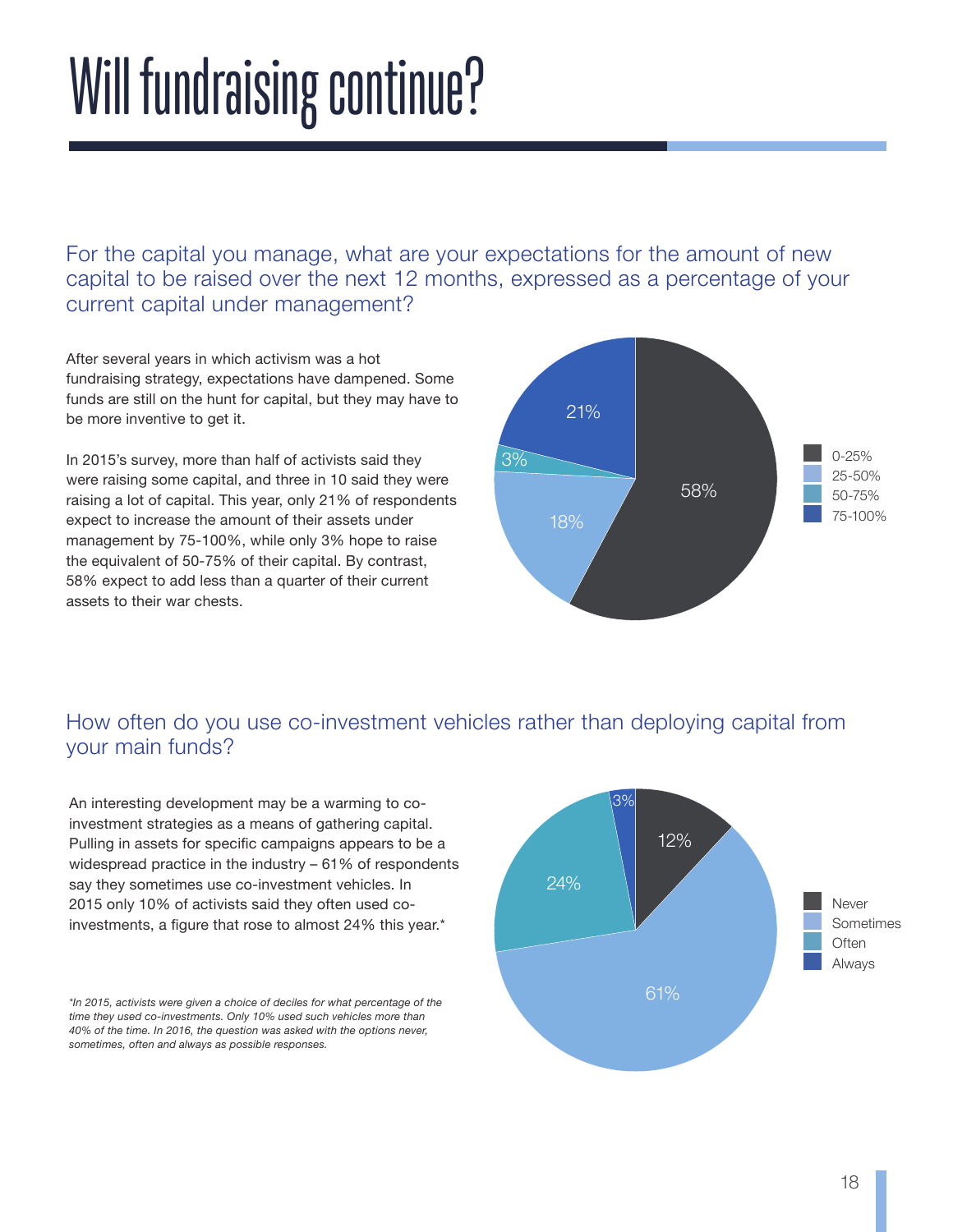### **Schulte Roth&Zabel**

#### **About Schulte Roth & Zabel**

As counsel on many of the highest-profile activist matters in recent years, Schulte Roth & Zabel is the go-to firm for representing the interests of investors, shareholders and target companies alike. Our dedicated team of lawyers has unparalleled experience in shareholder activism, having advised on hundreds of campaigns, from micro cap to mega cap companies.

The firm's lawyers provide both legal and strategic advice that is critical to conducting today's sophisticated campaigns. We bring to each matter a refined knowledge of market practices, vast experience, and expertise in the applicable corporate laws, securities laws and proxy rules.

Serving activists, "occasional activists," investment advisers and issuers, we provide cutting-edge advice on navigating the maze of applicable laws and regulations in both the United States and the United Kingdom as well as covering markets in Continental Europe and other parts of the world.

When it comes to assessing risk and navigating challenging environments in shareholder activism situations, clients rely on Schulte Roth & Zabel. Our **[Shareholder Activism Resource Center](https://www.srz.com/resources/emerging-issues/shareholder-activism-resource-center.html)** is updated regularly and includes a wide variety of lawyerauthored articles of interest, alerts on cases and emerging rules and regulations, practice highlights, and industry news and publications.

#### **Contacts**



**[Marc Weingarten](https://www.srz.com/lawyers/marc-weingarten.html)** Partner +1 212.756.2280 marc.weingarten@srz.com



**[Jim McNally](https://www.srz.com/lawyers/jim-mcnally.html)** Partner +44 (0) 20 7081 8006 jim.mcnally@srz.com



**[Eleazer Klein](https://www.srz.com/lawyers/eleazer-klein.html)** Partner +1 212.756.2376 eleazer.klein@srz.com



**[Michael E. Swartz](https://www.srz.com/lawyers/michael-e-swartz.html)** Partner +1 212.756.2471 michael.swartz@srz.com



Schulte Roth & Zabel LLP New York | Washington DC | London [www.srz.com](http://www.srz.com)

**[VISIT OUR SHAREHOLDER](http://www.srz.com/Shareholder_Activism_Resource_Center)  [ACTIVISM RESOURCE CENTER](http://www.srz.com/Shareholder_Activism_Resource_Center)** www.srz.com/Shareholder\_Activism\_Resource\_Center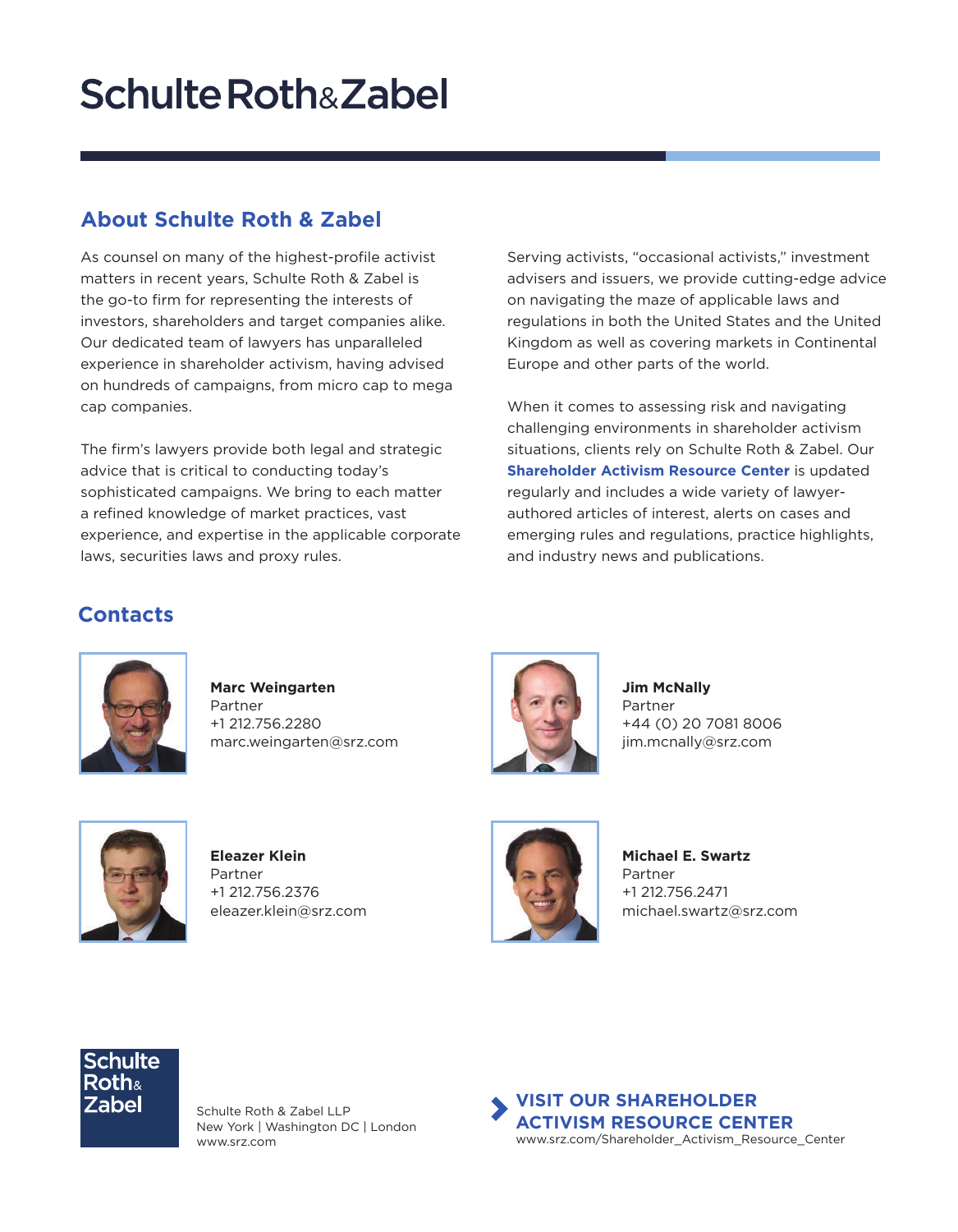# POWERHOUSE PRACTITIONERS

"Schulte Roth & Zabel … [has] come to dominate the activism market." — REUTERS

"… Schulte Roth & Zabel partners … have established themselves as go-to lawyers for activist investors across the United States."

— THE AMERICAN LAWYER

"SRZ's clients in the U.S. include several of the highest-profile activist managers …" — FINANCIAL TIMES

Schulte Roth & Zabel is frequently named one of the top law firms for providing legal advice to activist funds.

— ACTIVIST INSIGHT AND THE WALL STREET JOURNAL

"With offices in New York, Washington D.C. and London, Schulte Roth & Zabel is a leading law firm serving the alternative investment management industry, and the firm is renowned for its shareholder activism practice." — THE HEDGE FUND JOURNAL

"Dissident investors are increasingly looking to deploy deep capital reserves outside their bread-and-butter U.S. market, driving Schulte Roth & Zabel LLP to bring its renowned shareholder activism practice to the U.K. a jurisdiction experts say is on the brink of an activism boom."  $-$  Law360

### **Schulte Roth&Zabel**

New York | Washington DC | London

www.srz.com

The contents of these materials may constitute attorney advertising under the regulations of various jurisdictions.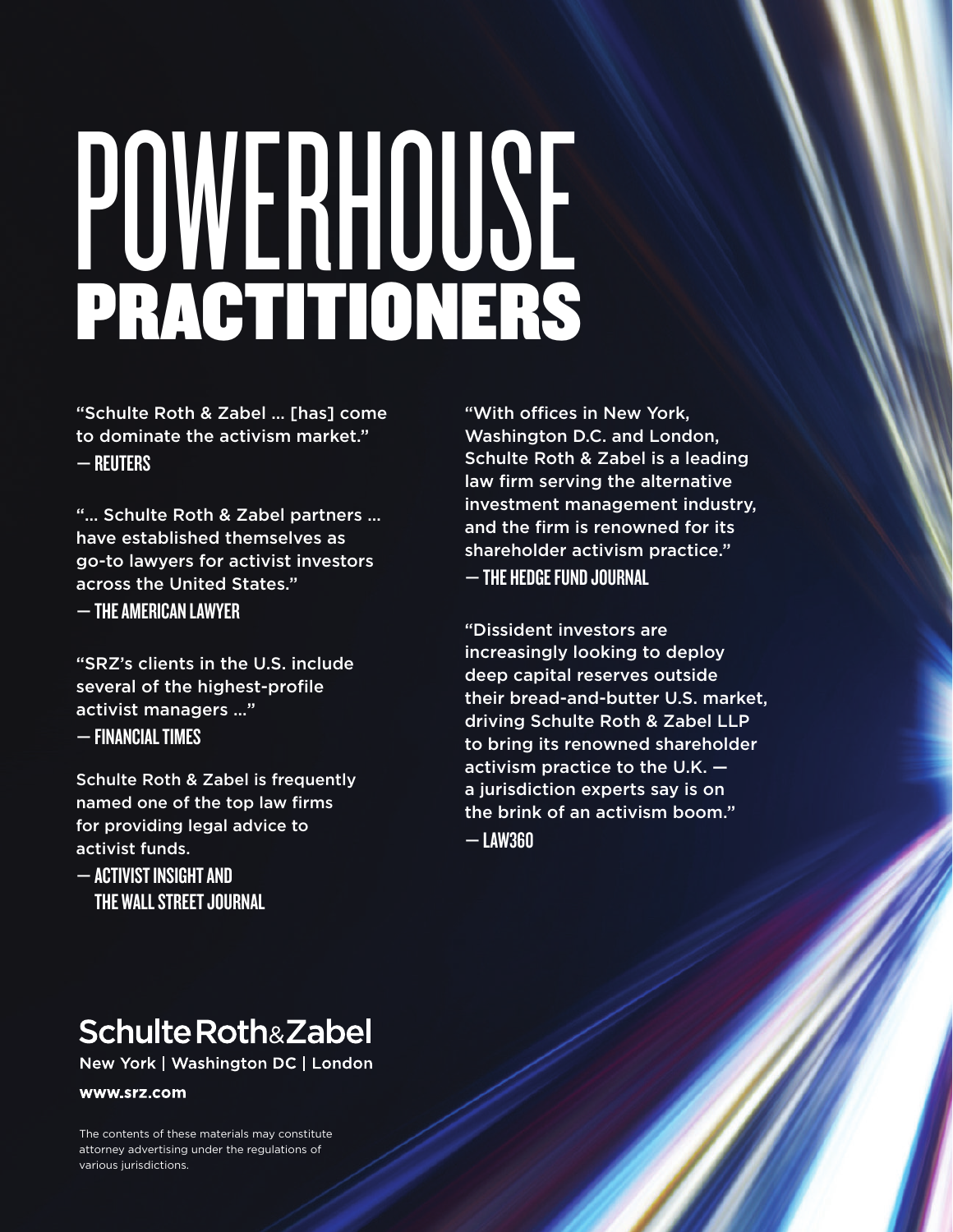

### [Cultivate your expertise](http://www.activistinsight.com/ActivismMonthly)

### Activist Insight Monthly

[The only online magazine dedicated to shareholder activism](http://http://www.activistinsight.com/ActivismMonthly.aspx)

Sign up for a free trial here



[www.activistinsight.com](http://www.activistinsight.com)